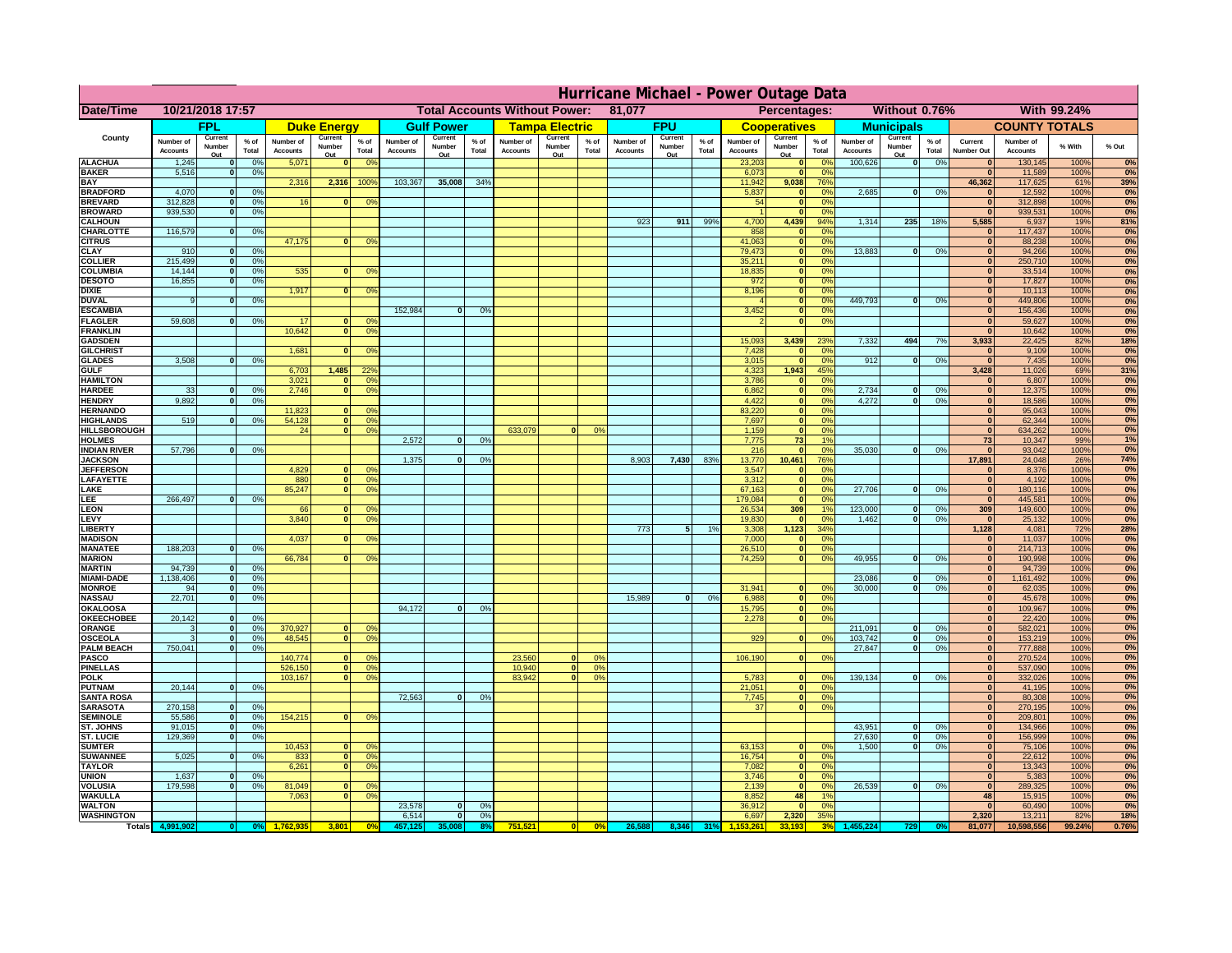# 10/21/2018 5:58 PM Hurricane Michael

| <b>Power Provider</b>                   | <b>County</b>       | <b>Number of Customers</b> | <b>Current Number Out</b> | <b>Outage Percentage</b> | <b>Estimated Restore Time</b> |
|-----------------------------------------|---------------------|----------------------------|---------------------------|--------------------------|-------------------------------|
| <b>Gulf Power Company</b>               | BAY                 | 103,367                    | 35,008                    | 33.87%                   | $>72$                         |
| West Florida Electric Cooperative, Inc. | <b>JACKSON</b>      | 13,723                     | 10,414                    | 75.89%                   | >5 days                       |
|                                         | BAY                 | 11,942                     | 9,038                     | 75.68%                   | >5 days                       |
| Gulf Coast Electric Cooperative, Inc.   |                     |                            |                           |                          |                               |
| Florida Public Utilities Corporation    | <b>JACKSON</b>      | 8,903                      | 7,430                     | 83.46%                   | >5 days                       |
| Talquin Electric Cooperative, Inc.      | GADSDEN             | 15,093                     | 3,439                     | 22.79%                   | 72                            |
| West Florida Electric Cooperative, Inc. | CALHOUN             | 2,852                      | 2,596                     | 91.02%                   | >5 days                       |
| Duke Energy                             | BAY                 | 2,316                      | 2,316                     | 100.00%                  | <b>TBD</b>                    |
| West Florida Electric Cooperative, Inc. | WASHINGTON          | 4,260                      | 1,982                     | 46.53%                   | >5 days                       |
| Gulf Coast Electric Cooperative, Inc.   | <b>GULF</b>         | 4,323                      | 1,943                     | 44.95%                   | >5 days                       |
| Gulf Coast Electric Cooperative, Inc.   | CALHOUN             | 1,848                      | 1,843                     | 99.73%                   | >5 days                       |
| <b>Duke Energy</b>                      | <b>GULF</b>         | 6,703                      | 1,485                     | 22.15%                   | TBD                           |
| Talquin Electric Cooperative, Inc.      | LIBERTY             | 3,308                      | 1,123                     | 33.95%                   | >5 days                       |
| Florida Public Utilities Corporation    | CALHOUN             | 923                        | 911                       | 98.70%                   | >5 days                       |
| Gulf Coast Electric Cooperative, Inc.   | WASHINGTON          | 2,437                      | 338                       | 13.87%                   | >5 days                       |
|                                         | <b>GADSDEN</b>      | 4,768                      | 329                       | 6.90%                    | $>72$                         |
| City of Quincy                          |                     |                            |                           |                          |                               |
| Talquin Electric Cooperative, Inc.      | LEON                | 26,534                     | 309                       | 1.16%                    | 48                            |
| City of Blountstown                     | CALHOUN             | 1,314                      | 235                       | 17.88%                   | $>72$                         |
| Chattahoochee Electric                  | GADSDEN             | 1,173                      | 165                       | 14.07%                   | $>72$                         |
| West Florida Electric Cooperative, Inc. | <b>HOLMES</b>       | 7,482                      | 73                        | 0.98%                    | >5 days                       |
| Talquin Electric Cooperative, Inc.      | WAKULLA             | 8,852                      | 48                        | 0.54%                    | 24                            |
| Gulf Coast Electric Cooperative, Inc.   | <b>JACKSON</b>      | 47                         | 47                        | 100.00%                  | >5 days                       |
| Florida Public Utilities Corporation    | LIBERTY             | 773                        | 5                         | 0.65%                    | >5 days                       |
| Central Florida Electric Cooperative    | <b>ALACHUA</b>      | 875                        | $\pmb{0}$                 | 0.00%                    | <b>TBD</b>                    |
| Central Florida Electric Cooperative    | <b>DIXIE</b>        | 7,595                      | 0                         | 0.00%                    | TBD                           |
| Central Florida Electric Cooperative    | <b>GILCHRIST</b>    | 7,424                      | $\pmb{0}$                 | 0.00%                    | Restored                      |
|                                         |                     | 9                          | $\mathbf 0$               | 0.00%                    | TBD                           |
| Central Florida Electric Cooperative    | LAFAYETTE           |                            |                           |                          |                               |
| Central Florida Electric Cooperative    | LEVY                | 17,513                     | $\pmb{0}$                 | 0.00%                    | Restored                      |
| Central Florida Electric Cooperative    | <b>MARION</b>       | 9                          | $\mathbf 0$               | 0.00%                    | TBD                           |
| Choctawhatchee Electric Cooperative     | <b>HOLMES</b>       | 293                        | $\mathbf 0$               | 0.00%                    | Restored                      |
| Choctawhatchee Electric Cooperative     | <b>OKALOOSA</b>     | 15,795                     | $\mathbf 0$               | 0.00%                    | Restored                      |
| Choctawhatchee Electric Cooperative     | <b>SANTA ROSA</b>   | 201                        | $\pmb{0}$                 | 0.00%                    | Restored                      |
| Choctawhatchee Electric Cooperative     | <b>WALTON</b>       | 36,812                     | 0                         | 0.00%                    | Restored                      |
| City of Alachua                         | <b>ALACHUA</b>      | 4,426                      | $\pmb{0}$                 | 0.00%                    | <b>TBD</b>                    |
| City of Bartow                          | <b>POLK</b>         | 11,790                     | $\mathbf 0$               | 0.00%                    | TBD                           |
| City of Bushnell                        | <b>SUMTER</b>       | 1,500                      | $\mathbf 0$               | 0.00%                    | <b>TBD</b>                    |
| City of Clewiston                       | <b>HENDRY</b>       | 4,272                      | 0                         | 0.00%                    | TBD                           |
|                                         |                     |                            |                           |                          |                               |
| City of Fort Meade                      | <b>POLK</b>         | 2,379                      | $\mathbf 0$               | 0.00%                    | <b>TBD</b>                    |
| City of Havana                          | GADSDEN             | 1,391                      | 0                         | 0.00%                    | Restored                      |
| City of Leesburg                        | LAKE                | 22,000                     | $\mathbf 0$               | 0.00%                    | <b>TBD</b>                    |
| City of Moore Haven                     | <b>GLADES</b>       | 912                        | 0                         | 0.00%                    | TBD                           |
| City of Mount Dora                      | LAKE                | 5,706                      | $\pmb{0}$                 | 0.00%                    | <b>TBD</b>                    |
| City of Newberry                        | <b>ALACHUA</b>      | 1,727                      | 0                         | 0.00%                    | TBD                           |
| City of Starke                          | <b>BRADFORD</b>     | 2,685                      | $\pmb{0}$                 | 0.00%                    | TBD                           |
| City of Tallahassee                     | LEON                | 123,000                    | 0                         | 0.00%                    | Restored                      |
| City of Vero Beach                      | <b>INDIAN RIVER</b> | 35,030                     | $\mathbf 0$               | 0.00%                    | <b>TBD</b>                    |
| City of Wauchula                        | HARDEE              | 2,734                      | $\pmb{0}$                 | 0.00%                    | TBD                           |
| City of Williston                       | LEVY                | 1,462                      | $\pmb{0}$                 | 0.00%                    | <b>TBD</b>                    |
| City of Winter Park                     |                     |                            | 0                         |                          | TBD                           |
|                                         | ORANGE              | 13,941                     |                           | 0.00%                    |                               |
| Clay Electric Cooperative               | <b>ALACHUA</b>      | 22,328                     | $\pmb{0}$                 | 0.00%                    | <b>TBD</b>                    |
| Clay Electric Cooperative               | <b>BAKER</b>        | 2,476                      | 0                         | 0.00%                    | TBD                           |
| Clay Electric Cooperative               | <b>BRADFORD</b>     | 5,837                      | $\pmb{0}$                 | 0.00%                    | <b>TBD</b>                    |
| Clay Electric Cooperative               | <b>CLAY</b>         | 79,473                     | 0                         | 0.00%                    | TBD                           |
| Clay Electric Cooperative               | <b>COLUMBIA</b>     | 16,922                     | $\pmb{0}$                 | 0.00%                    | <b>TBD</b>                    |
| Clay Electric Cooperative               | <b>DUVAL</b>        | 4                          | 0                         | 0.00%                    | TBD                           |
| Clay Electric Cooperative               | <b>FLAGLER</b>      | $\overline{2}$             | 0                         | 0.00%                    | <b>TBD</b>                    |
| Clay Electric Cooperative               | <b>GILCHRIST</b>    | $\overline{4}$             | 0                         | 0.00%                    | TBD                           |
| Clay Electric Cooperative               | LAKE                | 2,239                      | $\pmb{0}$                 | 0.00%                    | TBD                           |
| Clay Electric Cooperative               | LEVY                | 712                        | 0                         | 0.00%                    | TBD                           |
|                                         |                     |                            |                           |                          |                               |
| Clay Electric Cooperative               | <b>MARION</b>       | 16,301                     | $\pmb{0}$                 | 0.00%                    | <b>TBD</b>                    |
| Clay Electric Cooperative               | PUTNAM              | 21,051                     | 0                         | 0.00%                    | TBD                           |
| Clay Electric Cooperative               | SUWANNEE            | 5                          | $\pmb{0}$                 | 0.00%                    | <b>TBD</b>                    |
| Clay Electric Cooperative               | <b>UNION</b>        | 3,746                      | 0                         | 0.00%                    | TBD                           |
| Clay Electric Cooperative               | <b>VOLUSIA</b>      | 2,139                      | $\pmb{0}$                 | 0.00%                    | <b>TBD</b>                    |
| Duke Energy                             | <b>ALACHUA</b>      | 5,071                      | 0                         | 0.00%                    | Restored                      |
| <b>Duke Energy</b>                      | <b>BREVARD</b>      | 16                         | $\pmb{0}$                 | 0.00%                    | Restored                      |
| Duke Energy                             | <b>CITRUS</b>       | 47,175                     | 0                         | 0.00%                    | Restored                      |
| <b>Duke Energy</b>                      | COLUMBIA            | 535                        | $\pmb{0}$                 | 0.00%                    | Restored                      |
| Duke Energy                             | <b>DIXIE</b>        | 1,917                      | 0                         | 0.00%                    | Restored                      |
|                                         |                     |                            | $\pmb{0}$                 |                          |                               |
| <b>Duke Energy</b>                      | <b>FLAGLER</b>      | 17                         |                           | 0.00%                    | Restored                      |
| Duke Energy                             | <b>FRANKLIN</b>     | 10,642                     | $\pmb{0}$                 | 0.00%                    | Restored                      |
| <b>Duke Energy</b>                      | <b>GILCHRIST</b>    | 1,681                      | $\pmb{0}$                 | 0.00%                    | Restored                      |
| Duke Energy                             | <b>HAMILTON</b>     | 3,021                      | 0                         | 0.00%                    | Restored                      |
| <b>Duke Energy</b>                      | HARDEE              | 2,746                      | $\pmb{0}$                 | 0.00%                    | Restored                      |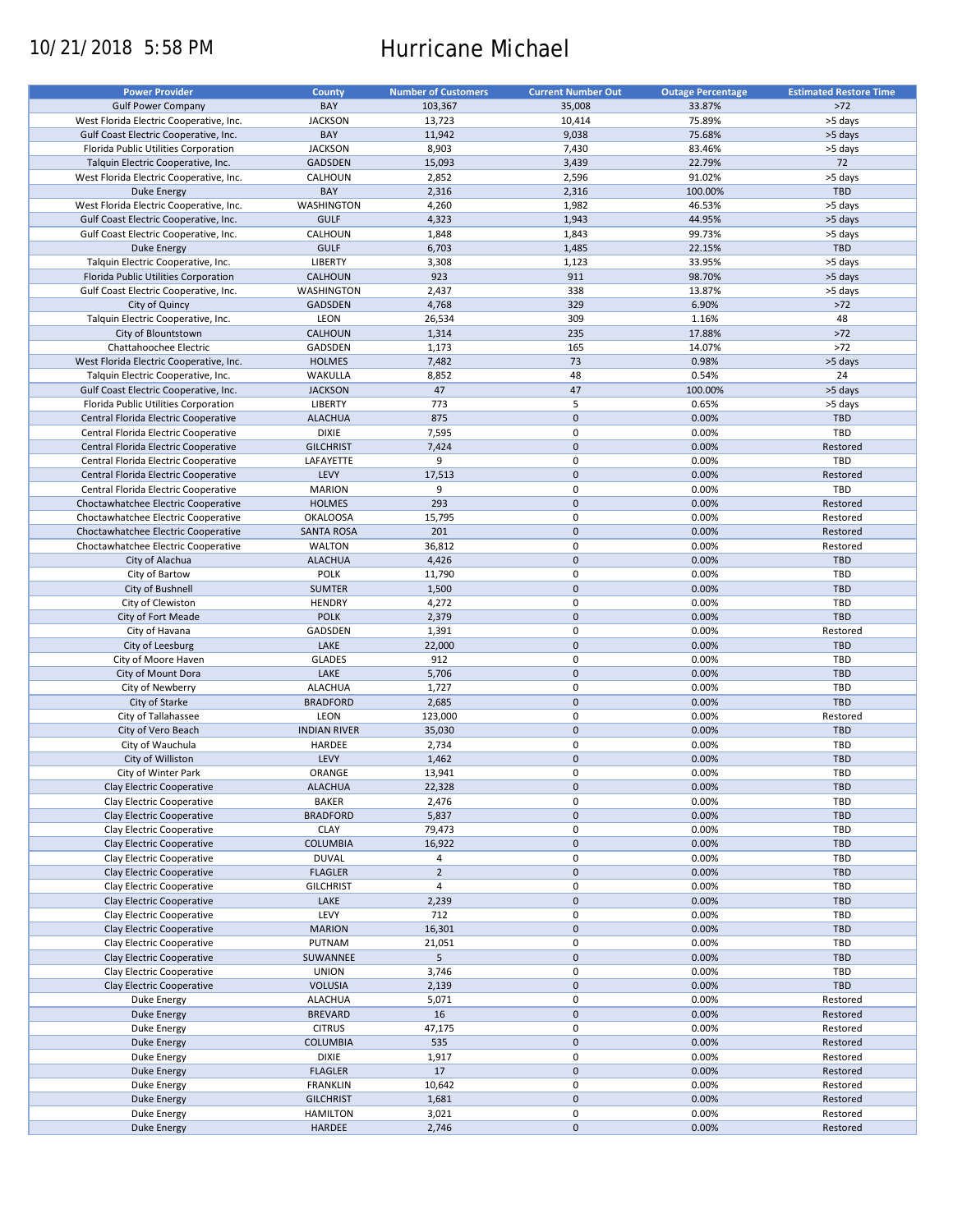### 10/21/2018 5:58 PM Hurricane Michael

| <b>Duke Energy</b>                                 | <b>HERNANDO</b>     | 11,823       | 0           | 0.00% | Restored   |
|----------------------------------------------------|---------------------|--------------|-------------|-------|------------|
| <b>Duke Energy</b>                                 | <b>HIGHLANDS</b>    | 54,128       | $\pmb{0}$   | 0.00% | Restored   |
| Duke Energy                                        |                     | 24           | 0           |       |            |
|                                                    | HILLSBOROUGH        |              |             | 0.00% | Restored   |
| <b>Duke Energy</b>                                 | <b>JEFFERSON</b>    | 4,829        | $\mathbf 0$ | 0.00% | Restored   |
| Duke Energy                                        | LAFAYETTE           | 880          | 0           | 0.00% | Restored   |
| <b>Duke Energy</b>                                 | LAKE                | 85,247       | $\pmb{0}$   | 0.00% | Restored   |
|                                                    |                     |              |             |       |            |
| Duke Energy                                        | LEON                | 66           | 0           | 0.00% | Restored   |
| <b>Duke Energy</b>                                 | LEVY                | 3,840        | $\mathbf 0$ | 0.00% | Restored   |
|                                                    |                     | 4,037        | 0           |       |            |
| Duke Energy                                        | <b>MADISON</b>      |              |             | 0.00% | Restored   |
| <b>Duke Energy</b>                                 | <b>MARION</b>       | 66,784       | $\pmb{0}$   | 0.00% | Restored   |
| Duke Energy                                        | ORANGE              | 370,927      | 0           | 0.00% | Restored   |
|                                                    |                     |              |             |       |            |
| <b>Duke Energy</b>                                 | <b>OSCEOLA</b>      | 48,545       | $\pmb{0}$   | 0.00% | Restored   |
| Duke Energy                                        | PASCO               | 140,774      | $\mathbf 0$ | 0.00% | Restored   |
| <b>Duke Energy</b>                                 | <b>PINELLAS</b>     | 526,150      | $\mathbf 0$ | 0.00% | Restored   |
|                                                    |                     |              |             |       |            |
| Duke Energy                                        | POLK                | 103,167      | $\pmb{0}$   | 0.00% | Restored   |
| <b>Duke Energy</b>                                 | SEMINOLE            | 154,215      | $\pmb{0}$   | 0.00% | Restored   |
| Duke Energy                                        | <b>SUMTER</b>       | 10,453       | 0           | 0.00% | Restored   |
|                                                    |                     |              |             |       |            |
| <b>Duke Energy</b>                                 | SUWANNEE            | 833          | $\mathbf 0$ | 0.00% | Restored   |
| Duke Energy                                        | <b>TAYLOR</b>       | 6,261        | 0           | 0.00% | Restored   |
| <b>Duke Energy</b>                                 | <b>VOLUSIA</b>      | 81,049       | $\mathbf 0$ | 0.00% | Restored   |
|                                                    |                     |              |             |       |            |
| Duke Energy                                        | WAKULLA             | 7,063        | 0           | 0.00% | Restored   |
| Escambia River Electric Cooperative, Inc.          | <b>ESCAMBIA</b>     | 3,452        | $\pmb{0}$   | 0.00% | TBD        |
| Escambia River Electric Cooperative, Inc.          | <b>SANTA ROSA</b>   |              | 0           | 0.00% | <b>TBD</b> |
|                                                    |                     | 7,544        |             |       |            |
| Florida Keys Electric Cooperative                  | <b>MONROE</b>       | 31,941       | $\pmb{0}$   | 0.00% | TBD        |
| Florida Power and Light Company                    | <b>ALACHUA</b>      | 1,245        | 0           | 0.00% | TBD        |
|                                                    |                     |              |             |       |            |
| Florida Power and Light Company                    | <b>BAKER</b>        | 5,516        | $\pmb{0}$   | 0.00% | <b>TBD</b> |
| Florida Power and Light Company                    | <b>BRADFORD</b>     | 4,070        | 0           | 0.00% | TBD        |
| Florida Power and Light Company                    | <b>BREVARD</b>      | 312,828      | $\pmb{0}$   | 0.00% | <b>TBD</b> |
|                                                    |                     |              |             |       |            |
| Florida Power and Light Company                    | <b>BROWARD</b>      | 939,530      | $\pmb{0}$   | 0.00% | <b>TBD</b> |
| Florida Power and Light Company                    | <b>CHARLOTTE</b>    | 116,579      | $\mathbf 0$ | 0.00% | <b>TBD</b> |
| Florida Power and Light Company                    | <b>CLAY</b>         | 910          | 0           | 0.00% | TBD        |
|                                                    |                     |              |             |       |            |
| Florida Power and Light Company                    | <b>COLLIER</b>      | 215,499      | 0           | 0.00% | <b>TBD</b> |
| Florida Power and Light Company                    | COLUMBIA            | 14,144       | 0           | 0.00% | TBD        |
|                                                    |                     |              |             |       |            |
| Florida Power and Light Company                    | <b>DESOTO</b>       | 16,855       | $\pmb{0}$   | 0.00% | <b>TBD</b> |
| Florida Power and Light Company                    | <b>DUVAL</b>        | 9            | 0           | 0.00% | TBD        |
| Florida Power and Light Company                    | <b>FLAGLER</b>      | 59,608       | $\pmb{0}$   | 0.00% | <b>TBD</b> |
|                                                    |                     |              |             |       |            |
| Florida Power and Light Company                    | <b>GLADES</b>       | 3,508        | 0           | 0.00% | TBD        |
| Florida Power and Light Company                    | HARDEE              | 33           | $\mathbf 0$ | 0.00% | <b>TBD</b> |
| Florida Power and Light Company                    | <b>HENDRY</b>       | 9,892        | $\pmb{0}$   | 0.00% | TBD        |
|                                                    |                     |              |             |       |            |
| Florida Power and Light Company                    | <b>HIGHLANDS</b>    | 519          | $\pmb{0}$   | 0.00% | <b>TBD</b> |
| Florida Power and Light Company                    | <b>INDIAN RIVER</b> | 57,796       | 0           | 0.00% | TBD        |
|                                                    | LEE                 | 266,497      | $\pmb{0}$   | 0.00% | <b>TBD</b> |
| Florida Power and Light Company                    |                     |              |             |       |            |
| Florida Power and Light Company                    | MANATEE             | 188,203      | 0           | 0.00% | <b>TBD</b> |
| Florida Power and Light Company                    | <b>MARTIN</b>       | 94,739       | $\pmb{0}$   | 0.00% | <b>TBD</b> |
|                                                    |                     |              |             |       |            |
| Florida Power and Light Company                    | MIAMI-DADE          | 1,138,406    | 0           | 0.00% | <b>TBD</b> |
| Florida Power and Light Company                    | <b>MONROE</b>       | 94           | $\pmb{0}$   | 0.00% | <b>TBD</b> |
| Florida Power and Light Company                    | NASSAU              | 22,701       | 0           | 0.00% | <b>TBD</b> |
|                                                    |                     |              |             |       |            |
| Florida Power and Light Company                    | OKEECHOBEE          | 20,142       | $\mathbf 0$ | 0.00% | <b>TBD</b> |
| Florida Power and Light Company                    | ORANGE              | 3            | $\mathbf 0$ | 0.00% | TBD        |
| Florida Power and Light Company                    | <b>OSCEOLA</b>      | $\mathbf{3}$ | $\pmb{0}$   | 0.00% | <b>TBD</b> |
|                                                    |                     |              |             |       |            |
| Florida Power and Light Company                    | PALM BEACH          | 750,041      | 0           | 0.00% | TBD        |
| Florida Power and Light Company                    | PUTNAM              | 20,144       | 0           | 0.00% | TBD        |
| Florida Power and Light Company                    |                     |              | 0           |       |            |
|                                                    | SARASOTA            | 270,158      |             | 0.00% | TBD        |
| Florida Power and Light Company                    | SEMINOLE            | 55,586       | 0           | 0.00% | <b>TBD</b> |
| Florida Power and Light Company                    | ST. JOHNS           | 91,015       | 0           | 0.00% | TBD        |
|                                                    |                     |              |             |       |            |
| Florida Power and Light Company                    | ST. LUCIE           | 129,369      | 0           | 0.00% | <b>TBD</b> |
| Florida Power and Light Company                    | SUWANNEE            | 5,025        | 0           | 0.00% | TBD        |
| Florida Power and Light Company                    | <b>UNION</b>        | 1,637        | $\pmb{0}$   | 0.00% | <b>TBD</b> |
|                                                    |                     |              |             |       |            |
| Florida Power and Light Company                    | VOLUSIA             | 179,598      | 0           | 0.00% | TBD        |
| Florida Public Utilities Corporation               | NASSAU              | 15,989       | $\pmb{0}$   | 0.00% | Restored   |
|                                                    |                     |              |             |       |            |
| Fort Pierce Utilities Authority                    | ST. LUCIE           | 27,630       | 0           | 0.00% | TBD        |
| Gainesville (Gainesville Regional Utilities - GRU) | <b>ALACHUA</b>      | 94,473       | $\pmb{0}$   | 0.00% | <b>TBD</b> |
| Glades Electric Cooperative, Inc.                  | <b>GLADES</b>       | 3,015        | $\pmb{0}$   | 0.00% | TBD        |
|                                                    |                     |              |             |       |            |
| Glades Electric Cooperative, Inc.                  | HARDEE              | $\mathbf 0$  | $\pmb{0}$   |       | <b>TBD</b> |
| Glades Electric Cooperative, Inc.                  | <b>HENDRY</b>       | 3,530        | 0           | 0.00% | TBD        |
| Glades Electric Cooperative, Inc.                  | <b>HIGHLANDS</b>    | 7,321        | $\pmb{0}$   | 0.00% | <b>TBD</b> |
|                                                    |                     |              |             |       |            |
| Glades Electric Cooperative, Inc.                  | OKEECHOBEE          | 2,278        | 0           | 0.00% | TBD        |
| Green Cove Springs Electric                        | <b>CLAY</b>         | 3,889        | $\pmb{0}$   | 0.00% | TBD        |
| Gulf Coast Electric Cooperative, Inc.              | WALTON              | 100          | 0           | 0.00% | TBD        |
|                                                    |                     |              |             |       |            |
| <b>Gulf Power Company</b>                          | <b>ESCAMBIA</b>     | 152,984      | $\pmb{0}$   | 0.00% | Restored   |
| <b>Gulf Power Company</b>                          | <b>HOLMES</b>       | 2,572        | 0           | 0.00% | Restored   |
|                                                    |                     |              |             |       |            |
| <b>Gulf Power Company</b>                          | <b>JACKSON</b>      | 1,375        | $\pmb{0}$   | 0.00% | Restored   |
| <b>Gulf Power Company</b>                          | <b>OKALOOSA</b>     | 94,172       | 0           | 0.00% | Restored   |
| <b>Gulf Power Company</b>                          | <b>SANTA ROSA</b>   | 72,563       | $\pmb{0}$   | 0.00% | Restored   |
|                                                    |                     |              |             |       |            |